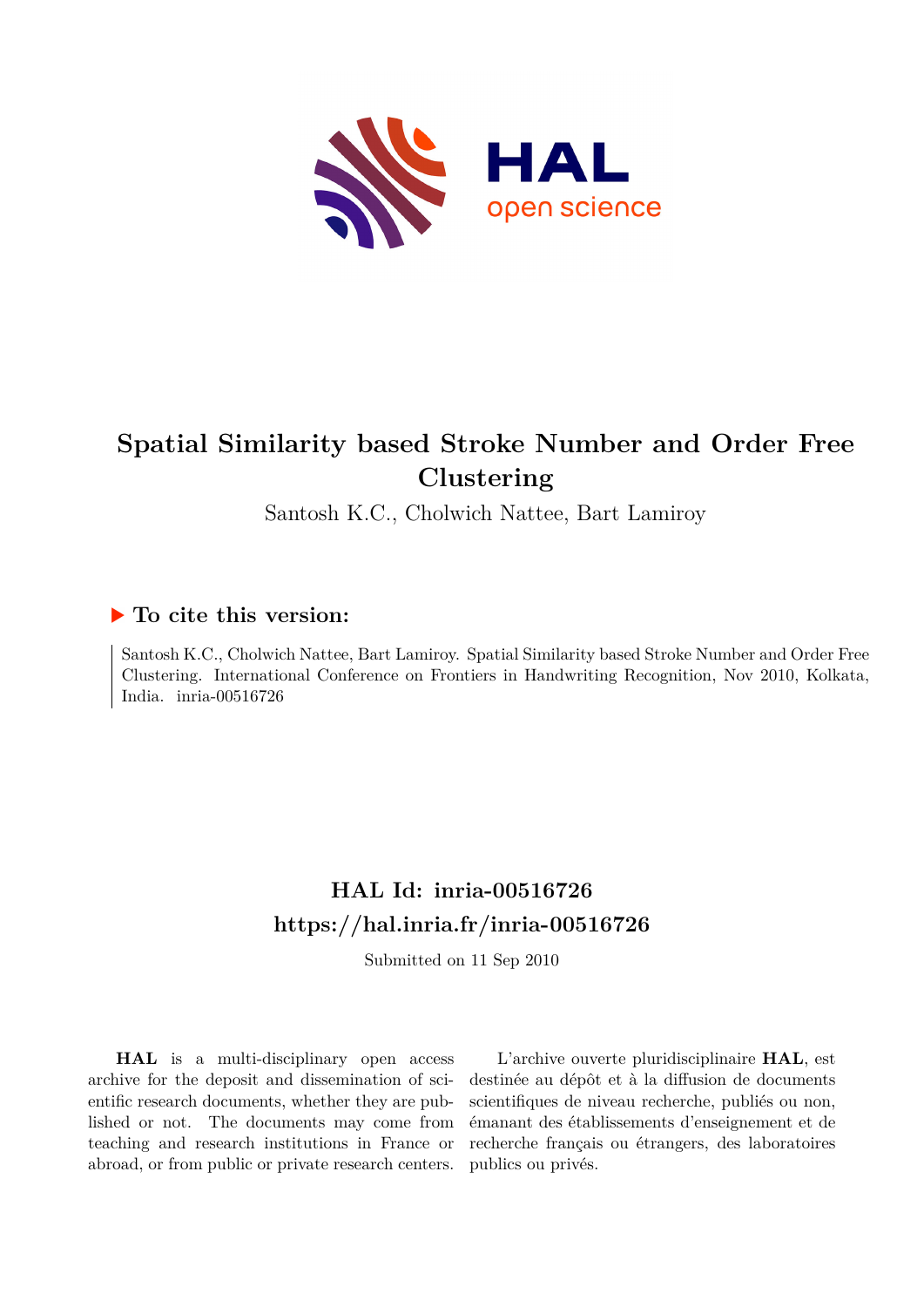### Spatial Similarity based Stroke Number and Order Free Clustering

Santosh K.C.<sup>∗</sup>, Cholwich Nattee<sup>†</sup> and Bart Lamiroy<sup>‡</sup> ∗ *INRIA Nancy-Grand Est,* ‡*Nancy Universite INPL ´ LORIA - Campus Scientifique, BP 239 - 54506 Vandoeuvre-les-Nancy Cedex, France ´ Email: Santosh.KC, Bart.Lamiroy@loria.fr* †*School of ICT, SIIT, Thammasat University, Bangkadi Campus, Pathumthani 12000, Thailand Email: cholwich@siit.tu.ac.th*

*Abstract*—In this paper, we present an innovative approach to integrate spatial relations in stroke clustering for handwritten Devanagari character recognition. It handles strokes of any number and order, writer independently. Learnt strokes are hierarchically agglomerated via Dynamic Time Warping based on their location and their number and stored accordingly. We experimentally validate our concept by showing its ability to improve recognition performance on previously published results.

*Keywords*-Stroke Spatial Information: Stroke Number and Order free; Hierarchical Clustering; Devanagari Handwriting Recognition

#### I. INTRODUCTION

#### *A. Motivation*

Pencil and paper can be preferable for anyone during a first draft preparation instead of using keyboard and other computer input interfaces, especially when writing in languages and scripts for which keyboards are cumbersome. Those for Devanagari, for instance, are cumbersome to use, although they are used by millions of people. In this paper, we develop an on-line writer independent natural handwritten character recognition system for Devanagari by considering the number of strokes and their spatial relation. We validate our concept with the help of 25 native writers for 36 classes of characters and achieve recognition rate of more than 95%.

#### *B. Structure of Devanagari Script*

Devanagari is used to write several Indian languages including Sanskrit, Nepali, Hindi, Marathi, Pali, Kashmiri, Sindhi, and sometimes Punjabi. It is written from left to right with a horizontal line on the top which is known as *shirorekha* from which the text(s) is(are) suspended. In order to clearly establish the semantics of our reasonment, we introduce the following vocabulary distinction: the term *"character"* refers to a token having a lexicographic meaning while *"symbol"* refers to one of its handwritten graphical representations. In Devanagari, significant shape variations may occur between the symbols representing the same character. In addition, visually very similar *symbols* – even from the same writer – may represent different *characters* due to individual writing styles. Consequently, confusion is likely to occur with their handwritten *character* counterparts like,  $($ क, फ),  $($ छ, ध),  $($ य, प),  $($ स, झ),  $($ ढ, द),  $($ इ, ड),  $(\sigma, \tau)$ ,  $(\tau, \tau)$ ,  $(\tau, \tau)$ ,  $(\tau, \tau)$ ,  $(\tau, \nu)$  and  $(\tau, \tau)$  *etc*. Fig. 1 shows a few samples of discrete natural handwritten characters with *structure similarity*. Besides *writing units* like stroke direction, stroke number and order, speed in writing, tilting angle, and stroke size (big or small) are always varied. Overall, unconstrained Devanagari writing is more complex than English cursive [1].



Figure 1. Few samples

#### *C. Related Work*

Research on on-line handwriting provides an extremely rich state of the art literature and more specifically, template based approaches have been dominant [2]–[6]. Our approach is inspired by Cluster generative Statistical Dynamic Time Warping (CSDTW) technique [5] but, varies distinctly that lies in the clustering technique. As mentioned earlier, Connell *et al.*, 2000 [1] illustrated the difficulty with the cursive nature of *Devanagari* writing. Due to its structural complexity, Niranjan *et al.*, 2005 [7] focused on structural properties and separated *shirorekha* based on directional code such as *east* or *west*. The work is writer dependent and is limited to natural handwriting where curve sequence can be *shirorekha*. In the literature, there has been extensive use of a unique feature and varies according to the nature of the script. Use of *shirorekha* in [8] to make *Devanagari* difference with other scripts, and *hat* feature [9] in Urdu handwriting for higher recognition confidence are two concrete examples. Besides, it is important to integrate relative positioning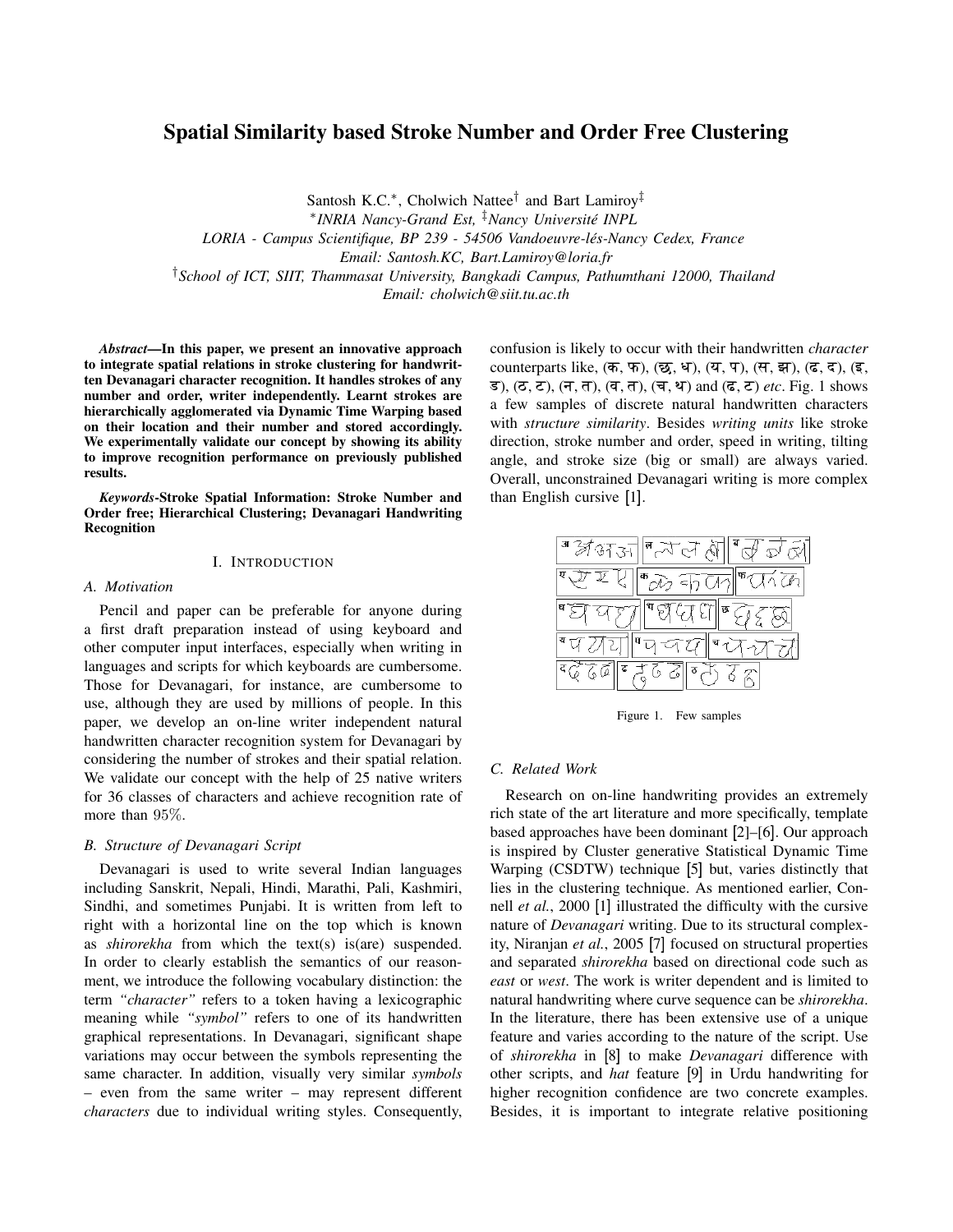knowledge of strokes by referencing such a unique feature that leads to better classification.

Handling stroke spatial relation however, in on-line handwriting is not the new approach [10]–[12]. But, the approaches are not globally extended. Swethalakshmi *et al.*, 2007 [13] mentioned spatio-structural feature based on existing method – zoning information, to recognise Devanagari and Tamil scripts, and surprisingly provided 95% and 92% recognition rates respectively. The approach however, is very sensitive to handwriting with asymmetric structure, symbols having very long ascender and/or descender for instance. In this paper, we adopt pairwise strokes spatial relation by fixing *shirorekha* as a reference within a symbol as in [8]. To the best of our knowledge, employing stroke spatial relation for Devanagari characters conveys a novel idea.

#### *D. Proposed Technique*

Especially because of the structure of Devanagari, it is necessary to pay attention for correctly structuring the data to ease and speed up comparison between the handwritten strokes, rather than just relying on global recognition techniques that are based on the whole form of the character as well as stroke number and order. This in turn affects efficiency and time complexity of the recogniser. In these respects, we develop a method based on clustered strokes and their spatial information. These aspects compared to previous works [5], [11], [13] mainly consist of the following four phases. Our learning module includes the first three phases and remaining, classification module as described in [6].

• organise the symbols representing the same character are into different groups based on the number of strokes

For a specific class of character, it is interesting to note, however, that writing symbols with the same number of strokes, generally produce a visually similar and easier to compare structure. This is how we motivate to group symbols based on the number of strokes, and find spatial relations.

• find the spatial relation between strokes

The importance of the location of the strokes is best observed by taking a few pairs of characters that often lead to confusion of interpretation:  $(H, H)$ ,  $(H, H)$ ,  $(\mathcal{I}, \mathcal{I})$  *etc.* The first character in every pair has visually two distinguishing features: its particular location of the *shirorekha* (more to the right) and a small curve in the text. There is no doubt, one of the two features is sufficient to automatically recognise but small curves are not a robust feature in natural handwriting. Therefore, finding the location of the *shirorekha* only can avoid confusion. Our stroke based spatial relation technique is explained further in section II-A2.

• agglomerate (pairwise) similar strokes from the specific location within a group

In every group, a representative symbol is synthetically generated from pairwise similar strokes merging, which are positioned identically with respect to the *shirorekha* by using 'Dynamic Time Warping' (DTW) algorithm. In a similar way, learnt strokes are stored according to the location of the strokes.

• stroke-wise matching for classification

We align individual test stroke with the learnt strokes having both identical number of strokes and spatial properties. Overall, symbols can be compared by fusion of matching information from individual strokes.

Our learning module is developed in section II: it mainly includes stroke clustering method. Section III covers our classification module and section IV gives an overview of the obtained results and performance evaluation. We conclude the paper in section V

#### II. LEARNING

The digitiser captures a series of strokes during pen movement. A string of coordinates (pen-tip positions) from pen down to pen up movement represents a stroke. There are *m*-set of strokes in a symbol **S**. Each stroke  $s^j$  consists of a string of coordinates.

$$
\mathbf{s}^{\mathbf{j}} = \begin{bmatrix} \mathbf{p}_1^j, \mathbf{p}_2^j, \dots, \mathbf{p}_l^j \end{bmatrix}, \quad \mathbf{p}_k^j = \begin{pmatrix} x_k^j, y_k^j \end{pmatrix}
$$
  

$$
\mathbf{S} = \begin{bmatrix} s^1, s^2, \dots, s^m \end{bmatrix}
$$

Strokes directly collected from users are often incomplete and noisy that jointly represnting a particular character. We use a three step of basic pre-processing.

- Size Normalisation: We scale the symbol S into a  $[0, 1] \times [0, 1]$  unit square.
- Noise Elimination: Elimination of noisy sequences enhances recognition accuracy as well as speed but, it is a difficult task in cursive writing. We employ a two step noise elimination process.
	- *deletion of shorter sequences*: We delete shorter sequences ( $\leq 5$  coordinates) as it does not give any information about the character.
	- *chopping of undesirable hook/cusp*: If the trajectory path turns sharply (angle changes drastically i.e.,  $80^\circ - 100^\circ$ ) both at ascender and descender of a sequence then the sequence is chopped. This is done for 5-10 coordinates. Fig. 2 shows the complete idea of noise elimination. A drastic change in the tangent angle from the point  $p_3$  gives rise to a cusp, is therefore chopped up to the last point.
- Co-occurrence Coordinates Deletion: We delete cooccurrence of coordinates  $\mathbf{p}_k = \mathbf{p}_{k+1} = \mathbf{p}_{k+d}$  for some  $k$  and  $d$  as in [5]. It smooths shape and reduces delay.

Feature selection is able to distinguish the classes and it has no doubt that it varies from one script to another [8],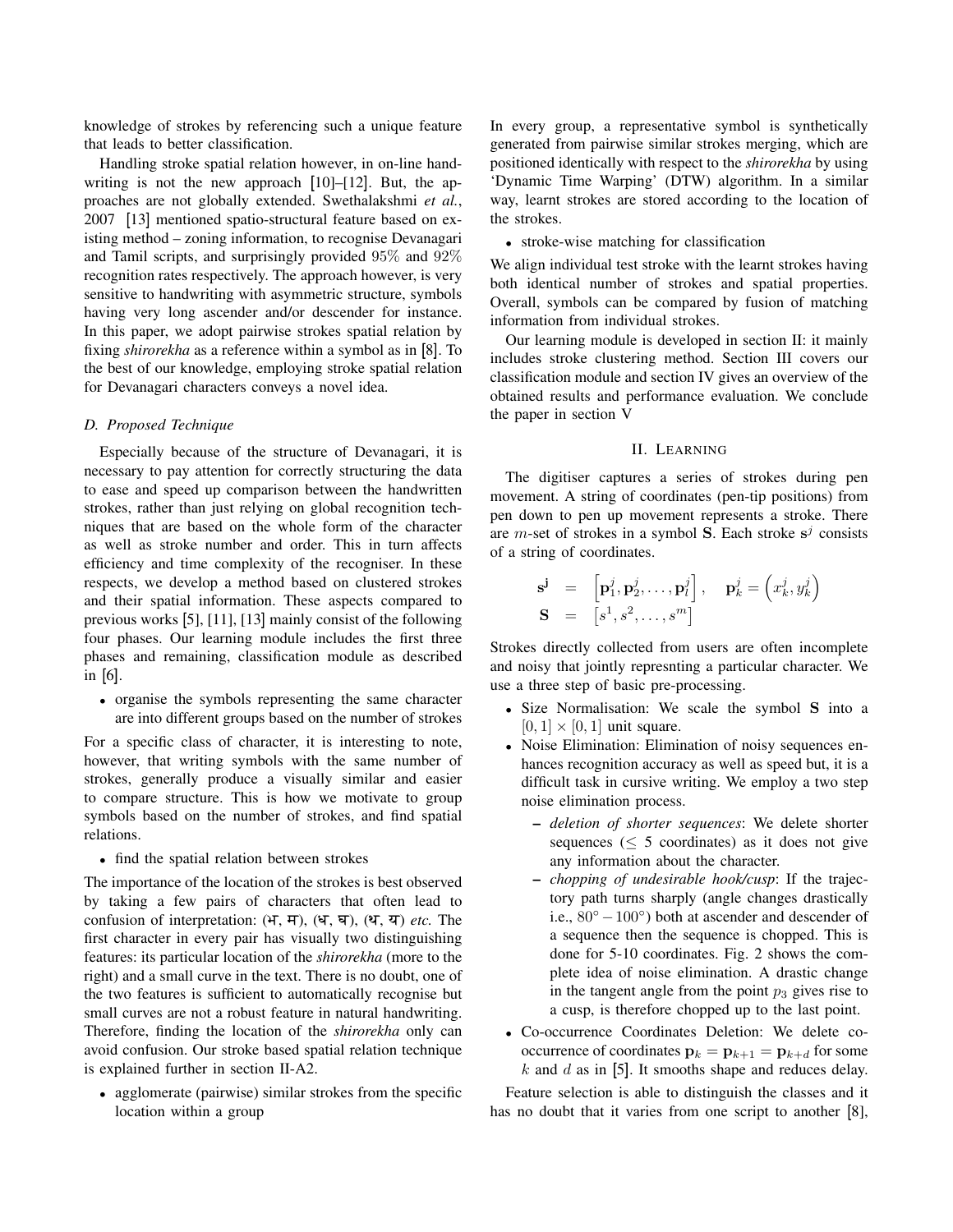

Figure 2. A sample of pre-processing

[14]–[16]. In this work, a feature vector sequence of every  $j^{th}$  stroke is [6], [16],

$$
\mathbf{F}^{\mathbf{j}} = \left[ \left( \mathbf{p}_1^j, \alpha_{\mathbf{p}_1^j, \mathbf{p}_2^j} \right), \dots, \left( \mathbf{p}_l^j, \alpha_{\mathbf{p}_{l-1}^j, \mathbf{p}_l^j} \right) \right]
$$
\nwhere,  $\alpha_{\mathbf{p}_{l-1}^j, \mathbf{p}_l^j} = \arctan\left(\frac{y_l^j - y_{l-1}^j}{x_l^j - x_{l-1}^j}\right)$ .

*A. Stroke Clustering*

Basically, clustering is a process of grouping items which are similar in some way [17]. Items of one group are dissimilar with other items belonging to other groups.

As mentioned in the section I-D, we first group the symbols based on the number of strokes used to complete a particular character. Then, we agglomerate similar strokes from the specific location within the group. To use spatial relation between the strokes it is important to take proper reference. In this paper, we use *shirorekha* as is expressed in [8]. The question of how we identify *shirorekha* from the pool of strokes within a character is explained in the following section.

*1) Shirorekha Identification:* Basically, location of the *shirorekha* is assumed on the top portion and the text(s) is(are) clearly determined with respect to the *shirorekha*. But in natural writing, it may not always be strictly horizontal and not always exactly on the top (Fig. 3). It may sometimes intersect with the text and be a small curve. In general however, symbol has at least two kinds of strokes: straight and curve. Naturally, a straight stroke is more likely to represent a *shirorekha*. To identify whether a stroke is straight one, we check the straightness characteristic  $S_t$  for every  $j^{th}$  stroke,

$$
S_t = \frac{d\left(\mathbf{p}_1^j, \mathbf{p}_l^j\right)}{\sum_{1}^{l-1} d\left(\mathbf{p}_i^j, \mathbf{p}_{i+1}^j\right)} = \begin{cases} 0.8 \le St \le 1 & \text{:Straight} \\ \text{otherwise} & \text{:Curve} \end{cases}
$$
  
where,  $d(\mathbf{p}_1^j, \mathbf{p}_2^j) = \sqrt{(x_1^j - x_2^j)^2 + (y_1^j - y_2^j)^2}$ .

Figure 3. Two kinds of strokes

For the two-stroke handwritten characters, it is easy to identify the *shirorekha* but, confusion occurs in the presence of more than two strokes since there may potentially be many straight sequences. Fig. 3 shows a sample of it. In such a case, we check the following conditions one after another:

- spatial relation between the straight sequences,
- width of the sequence i.e.,  $w = x_{max} x_{min}$ , and
- global stroke direction from initial to the end coordinate i.e.,  $\theta_{\mathbf{p}_1, \mathbf{p}_l} = \arctan\left(\frac{y_l - y_1}{x_l - x_1}\right) \times \left(\frac{180^{\circ}}{\pi}\right)$ .

We select the *shirorekha* as the stroke which is located on the top with respect to others. We find a possibility of being two strokes on the top due to re-writing *shirorekha* for instance. For this case, we take the one which has largest width. It is quite rare to get first two conditions identical, but it occurs in few cases and we check for minimum global stroke direction.

*2) Pairwise Stroke Spatial Relation:* We use six spatial predicates  $(2 \times 3$  regions) for directional relations:

.

*Top Left (T-L) Top (T) Top Right (T-R) Bottom Left (B-L) Bottom (B) Bottom Right (B-R)*

 $\lceil$ 

To confirm the location of the stroke, two models are used. They are

- Projection Model: Minimum Boundary Rectangle (MBR) [18] and
- Angle based Model: Bi-centre [19] and angle histogram [20].

Based on [21], we start with checking fundamental topological relations such as, *Disconnected* (DC), *Externally Connected* (EC) and *Overlap/Intersect* (O/I) relations considering two strokes  $\mathbf{s}^{\mathbf{j}} = \left\{ \mathbf{p}_{k}^{j} \right\}$ and  $\mathbf{s}^{\mathbf{j}'} = \left\{ \mathbf{p}_{k'}^{j'} \right\}$  $\begin{bmatrix} j' \\ k' \end{bmatrix}$  $k'=1...l'$ as follows,

$$
\mathbf{s}^{\mathbf{j}} \cap \mathbf{s}^{\mathbf{j}'} = \begin{cases} 1 & \text{if } (\mathbf{p}_k^j \cap \mathbf{p}_{k'}^{j'} \neq \emptyset) \Rightarrow \text{EC, O/I} \\ 0 & \text{otherwise} \Rightarrow \text{DC.} \end{cases}
$$

We use border condition from the geometry of the MBR. It is straight forward for DC strokes while, is not for EC and O/I relations. In the later case, we check the level of centroid. For example, if a boundary of the shirorekha is above the centroid of the text, then it is confirmed that the *shirorekha* is on the top portion. This procedure is applied to all of the six previously mentioned predicates.

On the other side, we use discretised angle [22] made by two centre of the strokes. The bi-centre model cannot produce any measure in case of centroid coincidence (an overlapping case, for instance) as well as it does not convey proper direction in case of truly concave text (curve sequence). Therefore, angle histogram approaches are found to be appropriate in those cases at the risk of time complexity.

Fig. 4 shows an example for a two-stroke  $\overline{\Phi}$ . Further, for symbols with two *shirorekha*, the first *shirorekha* is the reference for another based on the order.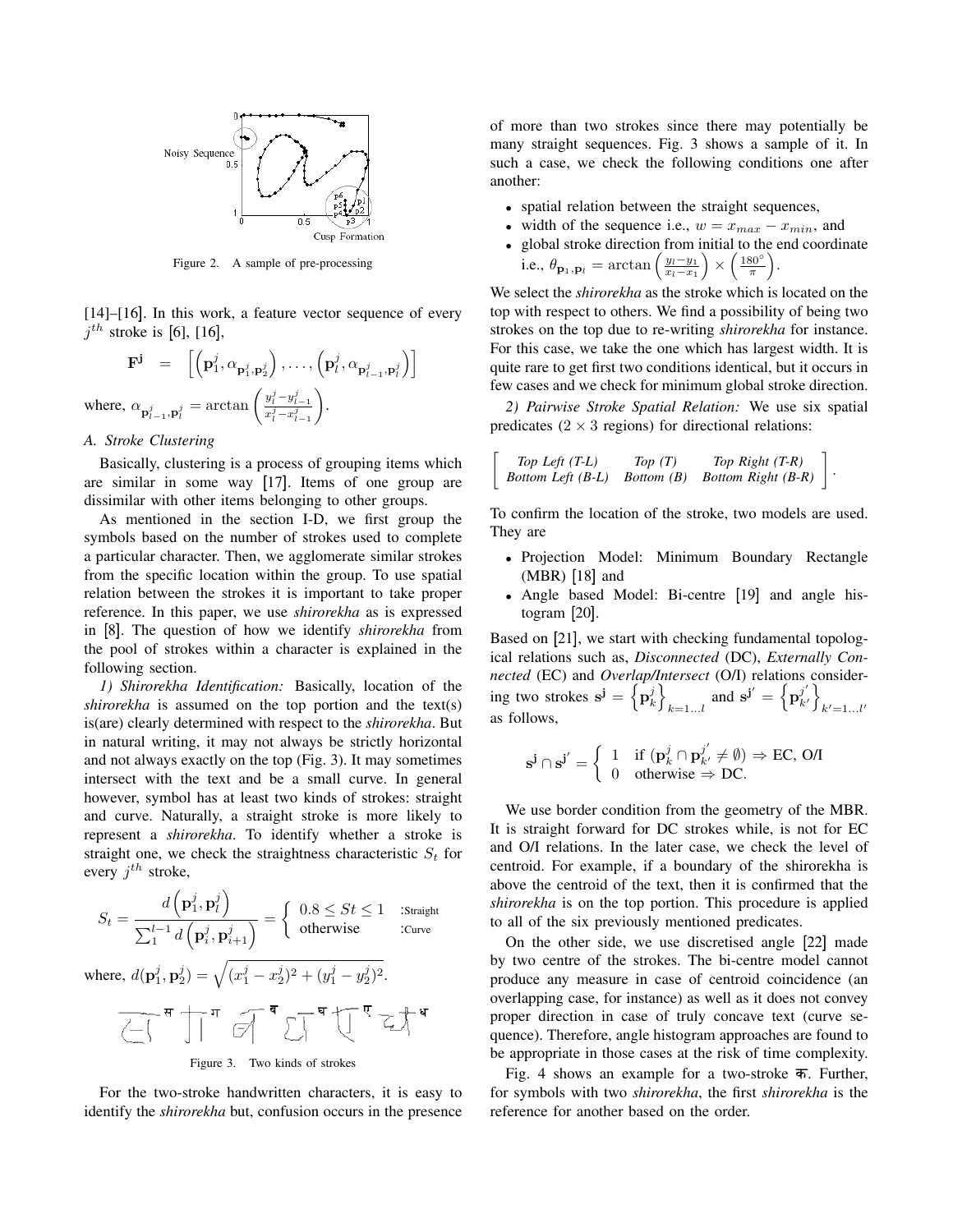

Figure 4. Pairwise spatial relation for a two-stroke  $\overline{\phi}$  (see Fig. 2)

*3) Agglomerative Hierarchical Clustering:* We find a new cluster from pairwise merging of similar strokes based on DTW [23] which are positioned identically with respect to the shirorekha. The averaging is done by taking discrete warping path along the diagonal DTW-matrix. This pairwise merging process is repeated until it reaches the cluster threshold. We vary threshold from one group to another since the number of symbols is different. However, the total number of cluster representatives is fixed at the end for every class. Fig. 5 shows the proposed clustering for a two-strokes vowel अ.

#### *B. Template Management*

As mentioned earlier in section I-D, we respect the importance of stroke location and manage threshold carefully. For example, in case of *shirorekha*, the number of clusters is equal to the number of different locations: *Top*, *Top-Right* and *Top-left*. In a similar way, we store the structured learnt strokes according to the location in a group. Fig. 6 shows a template management for different groups of handwritten vowel अ by taking a small sample.

#### *C. Weight Determination*

Our approach allows for the determination of the probability that strokes are at specific location in a specific group. The probability of occurrence of a template in every specific location can be obtained by using the number of strokes and users. We shall use this information as a weight in section III. It gives the trend of the users' writing style by showing, for example, how often the *shirorekha* is exactly at the top position. For better understanding, let us take the group of handwritten characters having two strokes  $\mathcal F$  in Fig. 5. The probability for the *shirorekha* being on top is the number of *shirorekha* on top divided by the number of users, which is 1/6 = 16.7%. Similarly, the probability of the *shirorekha* being at the top-right is  $5/6 = 83.4\%$ , and being at the topleft is 0%. For the text part, the probability of it being at the bottom is  $1/6 = 16.7\%$ , at the bottom-right is 0% and at the bottom-left is  $5/6 = 83.4\%$ .

#### III. CLASSIFICATION

We use simple stroke-by-stroke template matching process. Our aim is to classify a given unknown symbol by giving it the corresponding character label.

Let  $T$  be the set of template strokes and an unknown test symbol S composed of n strokes;  $S = \{s_i\}_{i=1...n}$ . For each known character c, the strokes  $\{s_i\}$  are matched with the corresponding ones (*i.e.* those positioned similarly with respect to their *shirorekha*) from the templates in  $\mathcal{T}_c$ . The set of corresponding templates is  $\left. \mathcal{T}_c \right|_{s_i} = \left\{ \tau_{c,i}^t \right\}$ . Every matching produces a matching score that is represented in the distance array,

$$
\mathbf{M} = \begin{pmatrix} \mathbf{D}_1 \\ \vdots \\ \mathbf{D}_n \end{pmatrix} = \begin{pmatrix} \mathbf{T}_1^1, \mathbf{T}_1^2, \dots, \mathbf{T}_1^{\kappa} \\ \vdots \\ \mathbf{T}_n^1, \mathbf{T}_n^2, \dots, \mathbf{T}_n^{\kappa} \end{pmatrix}.
$$

 $T_i^c$  contains the matching scores between  $s_i$  and the corresponding templates mentioned above ( $\kappa$  = number of classes).  $D_{c,i}^{t}$  refers to matching score via DTW. We then take weighted matching scores,

$$
\overline{D_{c,i}^t} = D_{c,i}^t / weight(c,i)
$$

where,  $weight(c, i)$  corresponds to template  $\tau_{c,i}^t$  that gives the probability of occurrence as explained in the section II-C. In order not to miss the similar strokes, we put threshold  $\epsilon_{c,i} = min_t \left( \overline{D_{c,i}^t} \right) + \varepsilon_i (fixed)$ , for every stroke  $s_i$  and count the number of matching scores close to minimum value:

$$
W_{c,i} = \sum_{l=1}^{t} C\left(\overline{D_{c,i}^{l}}, \epsilon_{c,i}\right)
$$

where,

$$
C(x, y) = \begin{cases} 1 & \text{if } x < y \\ 0 & \text{otherwise.} \end{cases}
$$

Finally, test symbol is labeled as,

$$
L = argmin_c \sum_{i=1}^{n} \frac{min_t \left(\overline{D_{c,i}^t}\right)}{W_{c,i}}.
$$

IV. EXPERIMENT

#### *A. Dataset*

The dataset was composed of 1800 symbols representing 36 characters, from 25 writers. Each writer was given the opportunity to write each character twice. 15 writers were used for training. The remaining 10 writers were for testing. No directions, constraints, or instructions were given to the users. Our dataset can be downloaded from the IAPR TC-11 website http://www.iapr-tc11.org/.

#### *B. Experimental Results*

We confronted our approach to the one expressed in [6] which does not take spatial information into account. Table I shows the experimental results for both training and test data sets. Our error rate was only 1% for training symbols, and 5% on the test symbols. Further, matching with structured learnt strokes reduces running time to 12 sec per character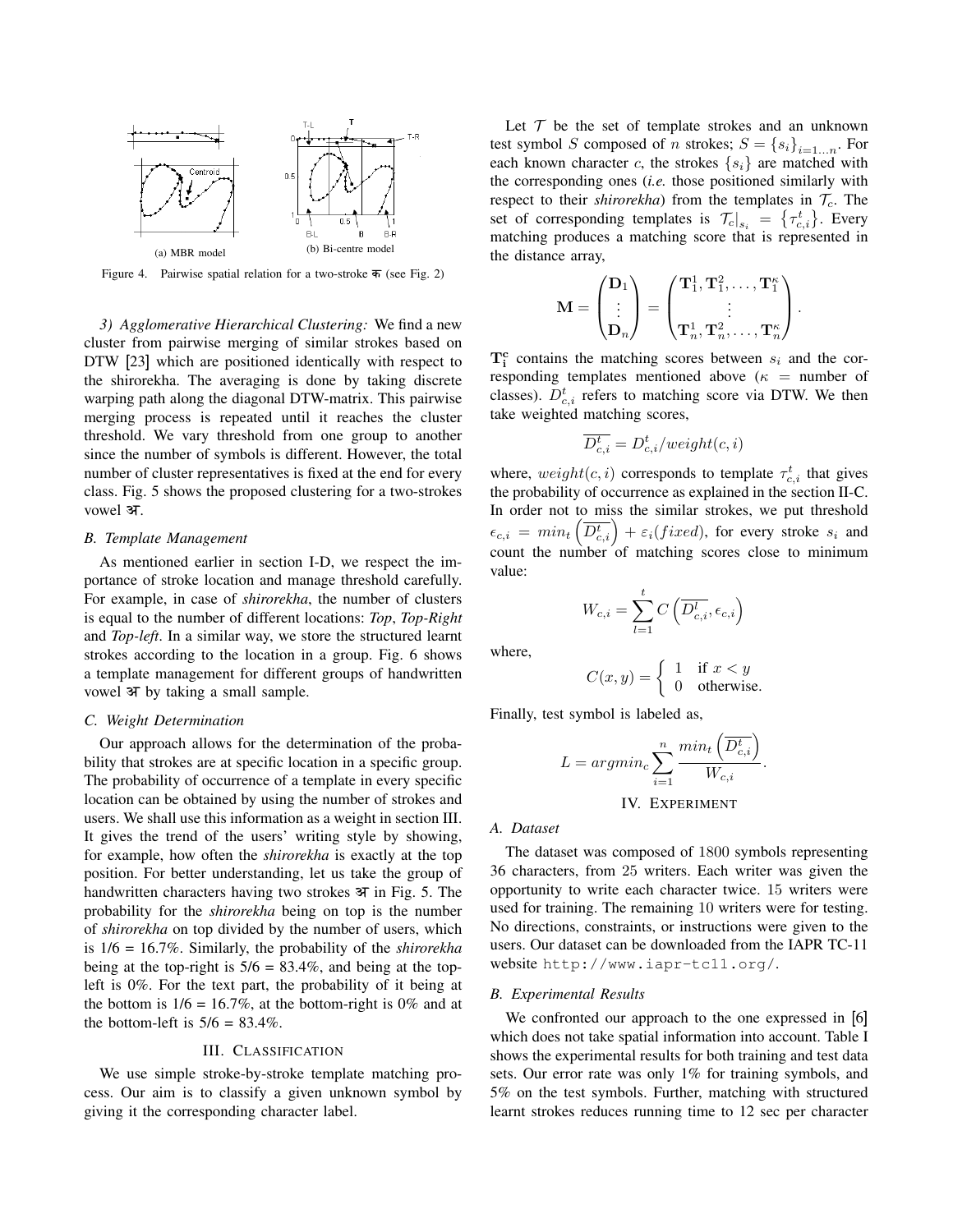

Figure 5. Clustering for a two-stroke vowel a



Figure 6. Learnt strokes – a sample for different groups based on the location

in average from 32. Besides the size of the strokes, time complexity is also depend on number of strokes used for a test symbol. In our database, most of the symbols consists of  $2 - 3$  strokes while, a few consists of 4 and 5 strokes and some times 6. Therefore, it took more time for test symbols with  $2 - 3$  strokes than 4, 5 and 6 strokes. We used MATLAB in Windows platform. Speed can therefore be improved considerably with the help of a high level language.

Table I ERROR RATES FOR BOTH TRAINING AND TEST DATA

| Dataset  | Test Chars.                 | Mis-recognitions | Rejections | Average<br>Error |
|----------|-----------------------------|------------------|------------|------------------|
| Training | Consonants<br><b>Vowels</b> |                  |            | $2\%$   1%       |
| Test     | Consonants<br><b>Vowels</b> | 29<br>10         |            | 12.5%<br>15%     |

Index: without spatial information [6] | with spatial Information

#### *C. Experimental Error Analysis*

We analyse frequent origins of errors such as structure similarity, tremor handwriting as well as re-writing *etc*.

Very interestingly, one of the major confusions due to *structure similarity* was significantly reduced by using spatial information. Few examples are still worth to be analysed. Most of the pairs mentioned in section I like  $(H, H)$ ,  $(H, H)$  $\overline{q}$ ),  $(\overline{q}, \overline{q})$  were correctly recognised. Fig. 7 is one of the examples to illustrate the importance of location of



Figure 7. Recognised similar pair: म, भ



Figure 8. Symbols with re-writing stroke

*shirorekha* since the curve in the ascending part of the handwritten character  $H$  is vague.

Tremor handwritings with very *short/long ascender* and *descender*, and *mis-writing* strokes were comparatively recognised. Besides, there is no improvement in the recognition of symbols with re-writing strokes.

Re-writing strokes are often the corrections made by users. In Fig. 8, the  $3^{rd}$  stroke is referred to as rewriting stroke. Such a stroke is used to complete the structure of the character. *Re-writing stroke* individually, does not contain any information about the shape. But in off-line context, it gives visually a complete structure of the symbol while it is difficult to analyse on-line *re-writing strokes*. Therefore, the